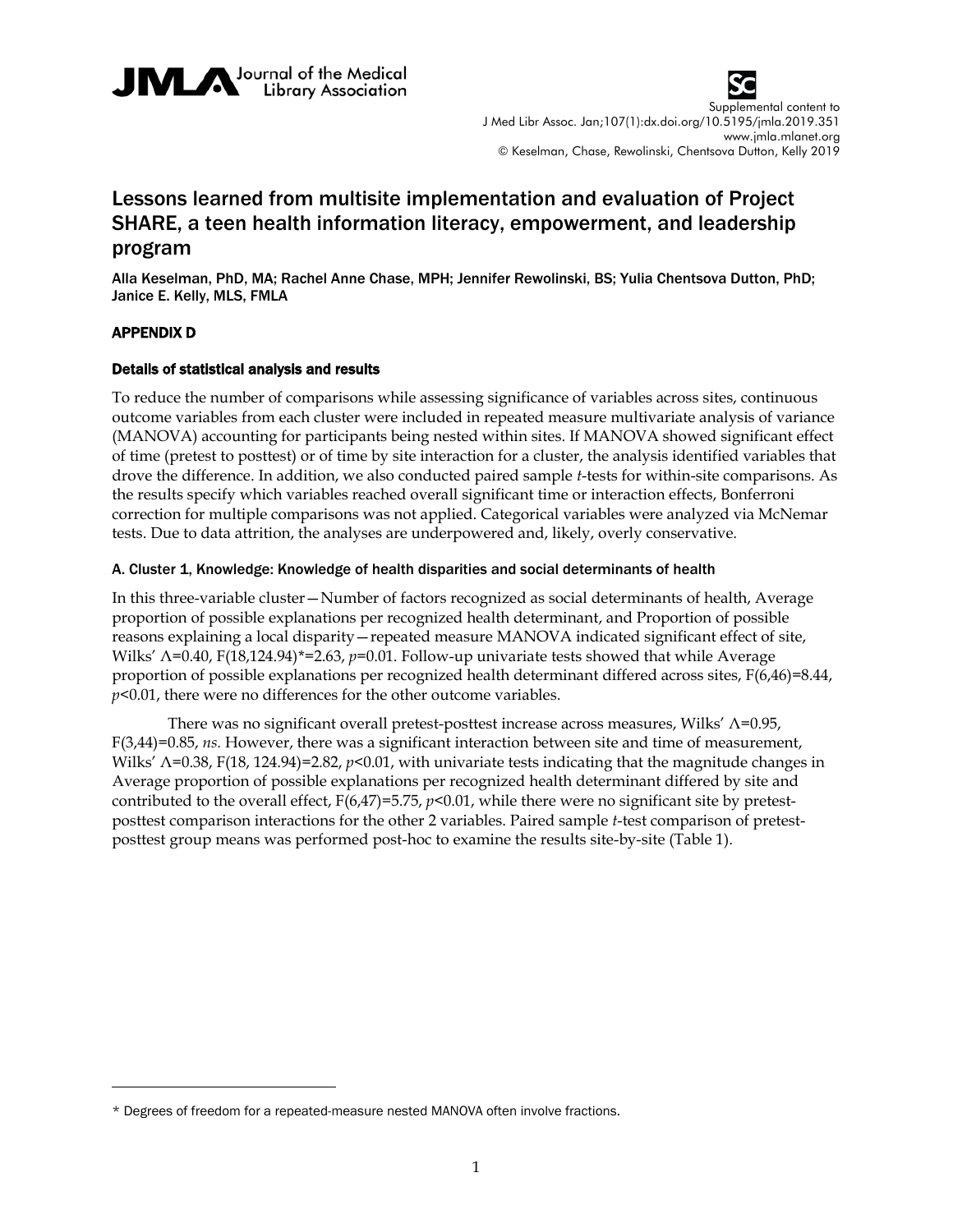



J Med Libr Assoc. Jan;107(1):dx.doi.org/10.5195/jmla.2019.351 www.jmla.mlanet.org © Keselman, Chase, Rewolinski, Chentsova Dutton, Kelly 2019

Table 1 Knowledge of health disparities and social determinants of health cluster outcomes

| <b>Site</b>      | Number of factors recognized<br>as social determinants of<br>health*, M-pre(STD-pre)-M-<br>post (STD-post), p | Average proportion of<br>possible explanations per<br>recognized health<br>determinant, M-pre(STD-<br>pre)-M-post (STD-post), $p\uparrow$ | Proportion of possible<br>reasons explaining a local<br>disparity, M-pre(STD-pre)-<br>M-post (STD-post), $p$ |
|------------------|---------------------------------------------------------------------------------------------------------------|-------------------------------------------------------------------------------------------------------------------------------------------|--------------------------------------------------------------------------------------------------------------|
| <b>Boston</b>    | NSI‡                                                                                                          | <b>NSI</b>                                                                                                                                | <b>NSI</b>                                                                                                   |
| <b>BQLI</b>      | $4.63(2.26) - 6.75(1.04)$ , $p < 0.018$                                                                       | <b>NSI</b>                                                                                                                                | <b>NSI</b>                                                                                                   |
| MT               | <b>NSI</b>                                                                                                    | <b>NSI</b>                                                                                                                                | <b>NSI</b>                                                                                                   |
| NE CO            | <b>NSI</b>                                                                                                    | <b>NSI</b>                                                                                                                                | <b>NSI</b>                                                                                                   |
| SW <sub>CO</sub> | <b>NSI</b>                                                                                                    | $0.04(05) - 0.30(0.09)$ , $p < 0.001$                                                                                                     | $0.02(0.05) - 0.15$ (.05), $p < 0.012$                                                                       |
| E CT             | $4.35(2.01) - 6.30(2.13)$ , $p < 0.008$                                                                       | <b>NSI</b>                                                                                                                                | $0.023(0.10) - 0.029(.13), p < 0.028$                                                                        |

\* Maximum possible score 8.

† Significant overall time × site interaction for this variable.

‡ No statistically significant improvement.

BQLI=Brooklyn-Queens-Long Island; NE CO=Northeastern Colorado; SW CO=Southwestern Colorado; E CT=Eastern Connecticut; MT=Montana.

## B. Cluster 2, Knowledge: Awareness of the importance of knowing one's family health history

Awareness of health relevance of one's family history section (taken by Montana [MT] and Eastern Connecticut [E CT] participants only) consisted of 2 questions that were summed into 1 variable. There was no significant overall pretest-posttest increase,  $F(1,25)=1.06$ , *ns.* However, there was a significant interaction between site and time of measurement, F(2, 25)=3.37, *p*=0.05. Paired samples *t*-test showed a significant pretest-posttest difference in the E CT, from M=1.30(STD=0.73) to M=1.85(STD=.037), *p*<0.008, but not the MT group.

## C. Cluster 3, Knowledge: Knowledge of health risk factors

This 2-variable cluster (MT and E CT participants only) consisted of 2 variables, Knowledge of health risk factors one can control and Knowledge of health risk factors one cannot control. Repeated measure MANOVA indicated significant differences across sites, Wilks' Λ=0.63, F(4,48)=3.13, *p*=0.02. Follow-up univariate tests showed that Knowledge of health risk factors one can control differed across sites, F(2,25)=4.58, *p*=0.02, while Knowledge of health risk factors one cannot control did not. There was no significant pretest-posttest increase across measures, Wilks' Λ=0.99, F(2, 24)=1.44, *ns,* and no significant interaction between site and time of measurement, Wilks' Λ=0.77, F(4, 48)=1.69, *ns*.

*T*-test analyses suggested that, in both cases, the change was significant for the E CT, but not the MT group. With regard to the factors one can control, E CT group's mean knowledge score increased from 0.75(STD=0.79) on the pretest to 1.25(STD=0.91) on the posttest (*p*<0.008). The corresponding knowledge scores for factors one cannot control changed from 0.30(STD=0.57) on the pretest to 0.85(STD=0.67) on the posttest  $(p<0.001)$ .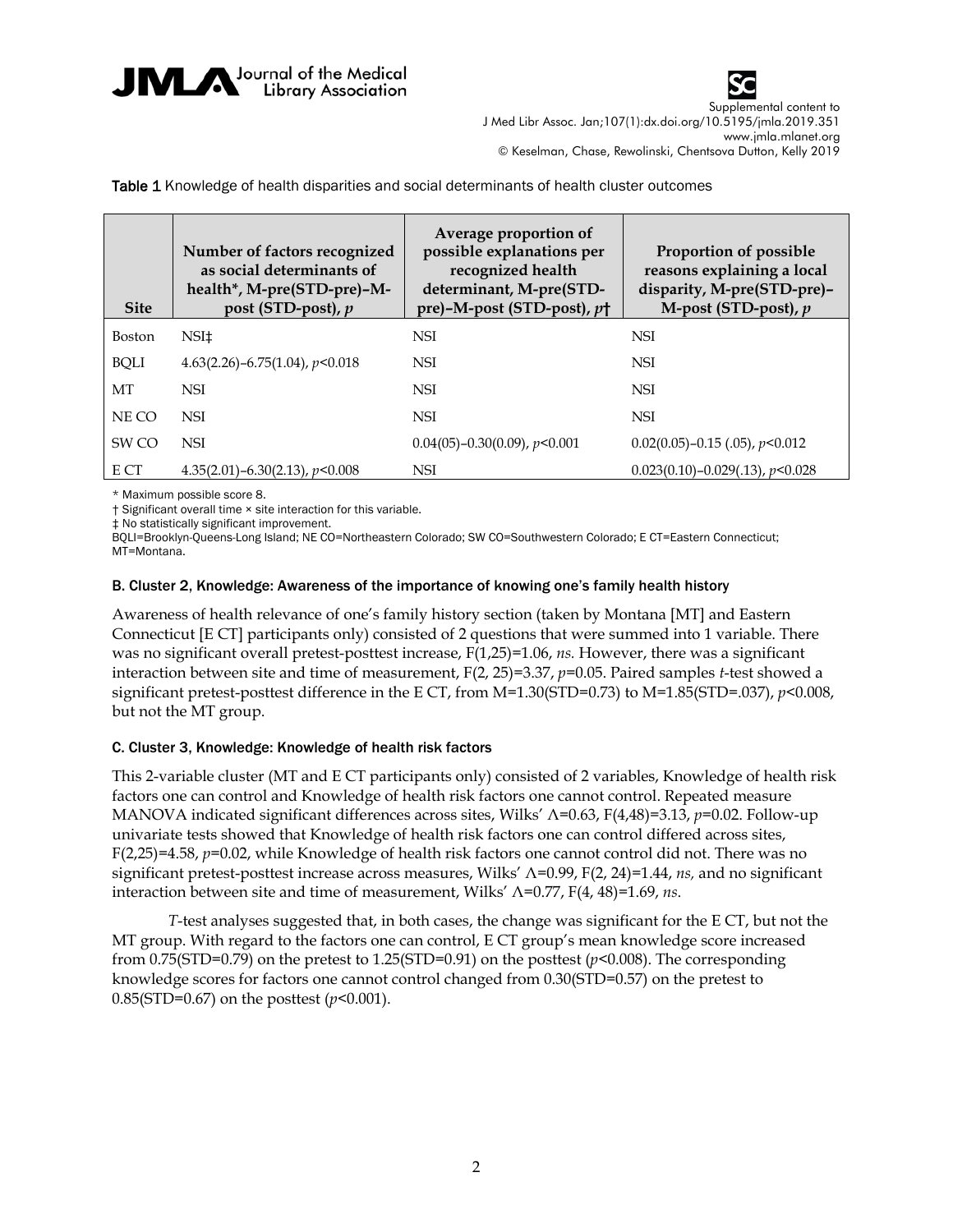



Supplemental content to J Med Libr Assoc. Jan;107(1):dx.doi.org/10.5195/jmla.2019.351 www.jmla.mlanet.org © Keselman, Chase, Rewolinski, Chentsova Dutton, Kelly 2019

## D. Cluster 4, Knowledge: Knowledge of preventive health

A repeated measure MANOVA (MT and E CT participants only) with 2 outcome variables, Awareness of diseases that are public health concerns in the United States (Count) and Average number of known preventive health measures per disease, indicated no overall significant differences across sites, Wilks' Λ=0.60, F(4,34)=2.50, *ns.* There was significant pretest-posttest increase across measures, Wilks' Λ=0.48, F(2,17)=9.35, *p*<0.01. Univariate tests indicated that pretest-posttest increase was significant for the Awareness of disease (Count), F(1, 18)=6.88, *p*=0.02, but not Average number of known preventive health measures per disease.

There was also a significant interaction between site and time of measurement, Wilks' Λ=0.36, F(4, 34)=5.72, *p*<0.01. Univariate tests indicated that the magnitude changes in both the Awareness of disease (Count), (F(2,18)=5.00, *p*=0.02), and Average number of known preventive health measures per disease, (F(2,18)=3.46, *p*=0.05), differed by site and contributed to the overall effect. *T*-test analysis suggested that the effect of the Awareness of disease (Count) was significant for the MT group (pretestposttest mean increase from 2.75(STD=1.04) to 3.75(STD=0.46),  $p$ <0.033), but not the E CT group.

As a single multiple-choice question variable, Preventive measures recognition, could not be included in the MANOVA analysis and was analyzed separately via McNemar test. The proportion of students correctly answering this question differed significantly between pretest and posttest across groups. Examination of this effect site-by-site showed that the contrast was significant for the E CT group, in which the number of correct responses changes from 10% on the pretest to 65% on the posttest (*p*<0.0001).

#### E. Cluster 5, Knowledge: Knowledge of nutrition

Nine Knowledge of nutrition multiple-choice questions were summed to constitute this outcome variable (MT and E CT participants only). There was no overall significant pretest-posttest increase, F(1,25)=0.04, *ns.* However, there was a significant interaction between site and time of measurement, F(2, 25)=7.59, *p*<003. Paired *t*-tests revealed that the effects were significant for the E CT group, where the mean score increased from 7.05(STD=1.19) on the pretest to 8.80(STD=0.41) on the posttest (*p*<0.0001).

## F. Cluster 6, Health information literacy: Information evaluation skills

A repeated measure MANOVA with the 3 outcome variables in this cluster—Recognition of information quality markers of a hoax site, Recognition of information quality markers of an authoritative site, and Knowledge of general online information quality criteria—indicated overall significant differences across sites, Wilks' Λ=0.29, F(18,124.94)=3.76, *p*<0.01. Follow-up univariate tests showed that difference held true for all 3 variables: Recognition of information quality markers of a hoax site,  $F(6,46)=3.92$ ,  $p<0.01$ ; Recognition of information quality markers of an authoritative site, F(6,46)=2.55, *p*=0.03; and Knowledge of general online information quality criteria, F(6,46)=5.97, *p*<0.01.

There was significant pretest-posttest increase across measures, Wilks'  $\Lambda$ =0.76, F(3,44)=4.62, *p*<0.01. Univariate tests indicated that pretest-posttest increase was significant for the Recognition of information quality markers of an authoritative site,  $F(1, 46)=9.50$ ,  $p<0.01$ , and Knowledge of general online information quality criteria F(1,46)=7.61, *p*<0.01, but not Recognition of information quality markers of a hoax site score. There was also a significant interaction between site and time of measurement, Wilks' Λ=0.51, F(18,124.94)=1.86, *p*=0.02. Univariate tests indicated that the magnitude changes in Recognition of information quality markers of an authoritative site, F(6, 46)=3.44, *p*<0.01, but not the other two variables, differed by site and contributed to the overall effect. Results of paired sample *t*-test comparison of pretest-posttest group means are reported in Table 2.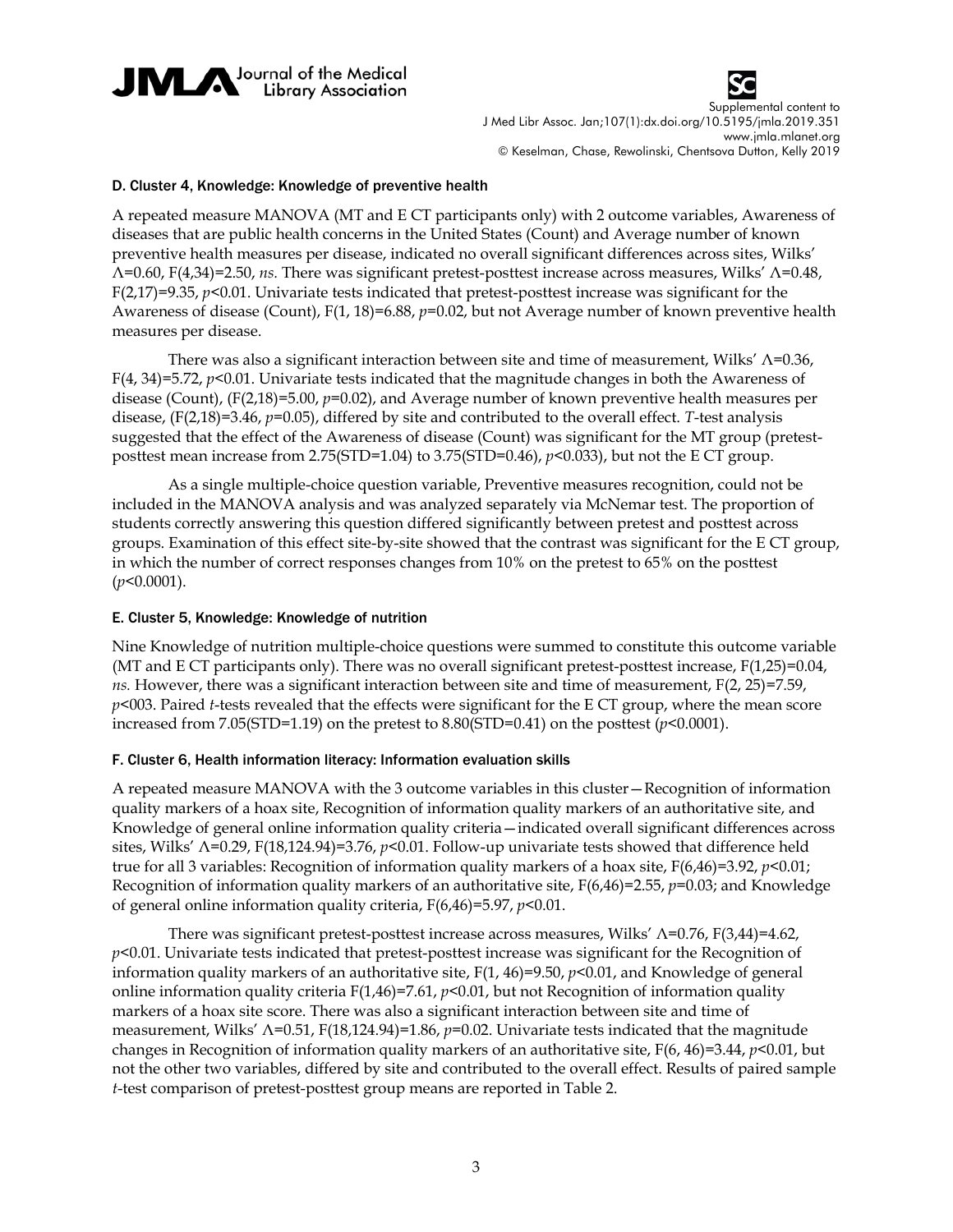



Supplemental content to J Med Libr Assoc. Jan;107(1):dx.doi.org/10.5195/jmla.2019.351 www.jmla.mlanet.org © Keselman, Chase, Rewolinski, Chentsova Dutton, Kelly 2019

| <b>Site</b>      | Hoax site evaluation score*,<br>M-pre(STD-pre)-M-post<br>$(STD-post)$ , p | <b>Authoritative site</b><br>evaluation score†‡§, M-<br>pre(STD-pre)-M-post<br>$(STD-post)$ , p | General website evaluation<br>criteria score†‡, M-pre(STD-<br>pre)-M-post (STD-post), $p$ |
|------------------|---------------------------------------------------------------------------|-------------------------------------------------------------------------------------------------|-------------------------------------------------------------------------------------------|
| <b>Boston</b>    | $0.38(0.74) - 1.63(0.92)$ , $p < 0.005$                                   | $0.75(0.89) - 2.38(0.92)$ , $p < 0.003$                                                         | $0.63(0.92) - 2.50(0.54)$ , $p < 0.001$                                                   |
| <b>BOLI</b>      | $NSI**$                                                                   | <b>NSI</b>                                                                                      | $1.00(0.53) - 1.88(0.99)$ , $p < 0.041$                                                   |
| <b>MT</b>        | <b>NSI</b>                                                                | <b>NSI</b>                                                                                      | $0.75(0.71) - 1.63(0.92)$ , $p < 0.021$                                                   |
| NE CO            | <b>NSI</b>                                                                | <b>NSI</b>                                                                                      | <b>NSI</b>                                                                                |
| SW <sub>CO</sub> | <b>NSI</b>                                                                | $0.00(0.00) - 1.17(0.98)$ , $p < 0.017$                                                         | $0.00(0.00)$ –1.67(1.21), $p<0.02$                                                        |
| E CT             | <b>NSI</b>                                                                | <b>NSI</b>                                                                                      | $0.40(0.60) - 0.95(1.00)$ , $p < 0.045$                                                   |
|                  |                                                                           |                                                                                                 |                                                                                           |

Table 2 Information evaluation skills cluster outcomes

\* Maximum possible score 6.

† Maximum possible score 5.

‡ Significant overall time effect for this variable.

§ Significant overall time-site interaction for this variable.

\*\* No statistically significant improvement.

#### G. Cluster 7, Health information literacy: Awareness of health information resources

Because the 2 variables in this group were of different types (continuous versus binary), they were analyzed separately. For the Awareness of quality health information sites, there was no overall significant pretest-posttest increase, F(1,46)=0.75, *ns,* and no significant interaction between site and time of measurement, Wilks' Λ=0.80, F(6,46)=1.88, *ns*. Paired samples *t*-test was significant only for the E CT group, where the number of quality health-related sites increased from 0.30(STD=0.66) on the pretest to 2.20(STD=1.80) on the posttest, *p*<0.0001. In addition, McNemar test suggested significant overall improvement in the proportion of Number of MedlinePlus mentions by participants, with significant improvements in Brooklyn-Queens-Long Island (BQLI) (no one on the pretest, 88% of the participants on the posttest,  $p<0.004$ ) and E CT sites (no one on the pretest, 35% of the participants on the posttest, *p*<0.004), but not at the other sites.

#### H. Cluster 8, Knowledge: Knowledge of and interest in health careers

A repeated measure MANOVA with the 3 outcome variables in this cluster (BQLI, Northeastern Colorado [NE CO], Southwestern Colorado [SW CO], and E CT)—Number of health occupations known, Average knowledge score per known health occupation, and Number of health occupations of interest indicated no overall significant differences across sites. The overall pretest-posttest increase across measures was not significant, Wilks' Λ=0.92, F(3,27)=0.81, *ns,* but there was a significant interaction between site and time of measurement, Wilks' Λ=0.40, F(12,71.73)=2.50, *p*<0.01. Univariate tests indicated that the magnitude changes in the Number of Health Occupations of Interest,  $F(4,29)=3.66$ ,  $p=0.02$ , differed by site, but not the other 2 variables, and contributed to the overall effect. Results of paired sample *t*-test comparison of pretest-posttest group means are reported in Table 3.